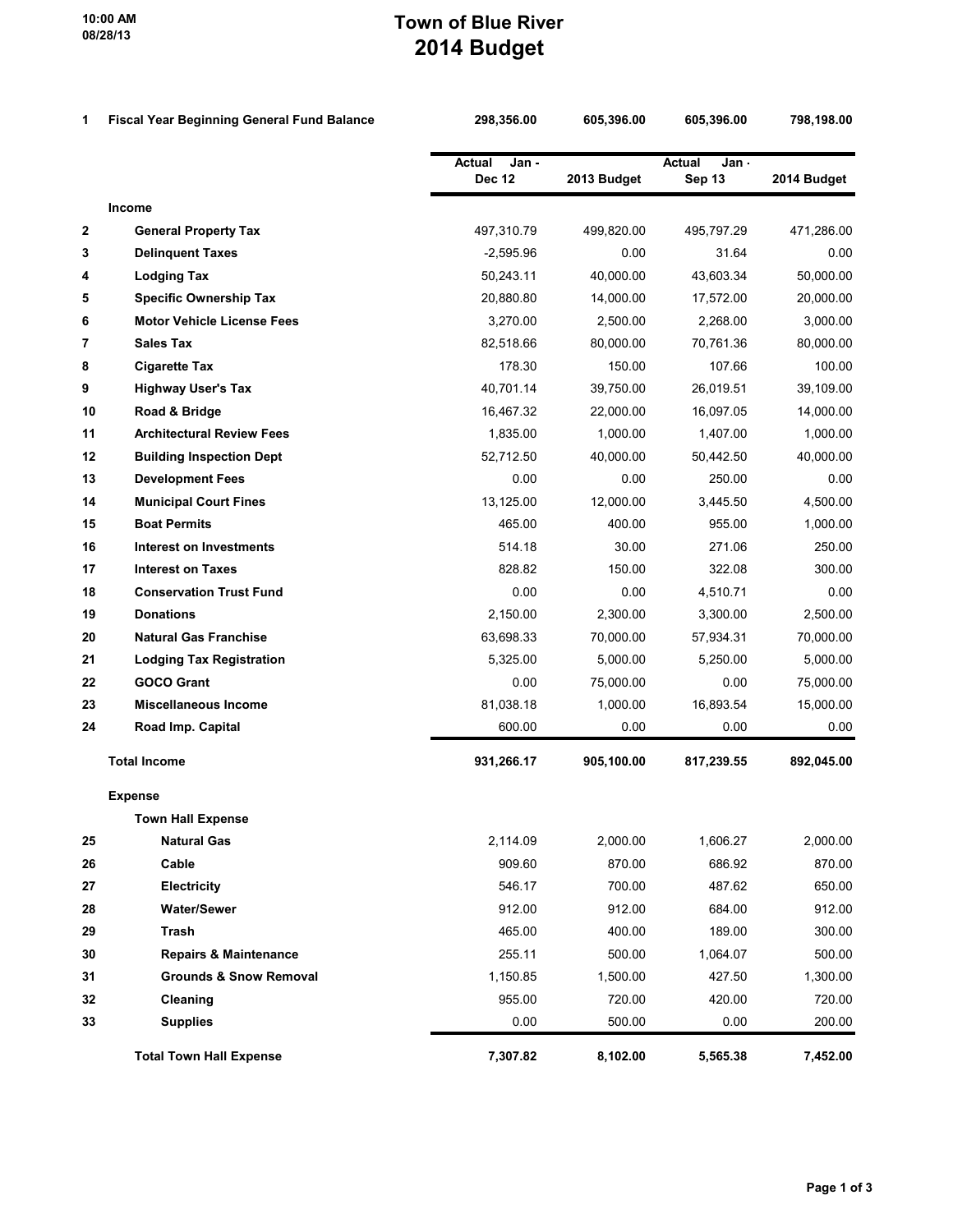10:00 AM 08/28/13

## Town of Blue River 2014 Budget

|    |                                                 | Actual<br>Jan -<br><b>Dec 12</b> | 2013 Budget | Actual<br>Jan -<br>Sep 13 | 2014 Budget |
|----|-------------------------------------------------|----------------------------------|-------------|---------------------------|-------------|
|    | <b>General Government</b>                       |                                  |             |                           |             |
|    | <b>Administration Salaries &amp; Fees</b>       |                                  |             |                           |             |
| 34 | <b>Salary - Elected Officials</b>               | 14,400.00                        | 14,400.00   | 10,800.00                 | 14,400.00   |
| 35 | <b>Salary - Town Clerk</b>                      | 24,040.96                        | 24,000.00   | 18,844.02                 | 33,847.00   |
| 36 | <b>Town Clerk - Bonus</b>                       | 0.00                             | 0.00        | 3,343.00                  | 0.00        |
| 37 | <b>Salary - Road Manager</b>                    | 7,280.00                         | 6,000.00    | 4,500.00                  | 0.00        |
| 38 | <b>Community Services Officer</b>               | 0.00                             | 0.00        | 11,765.35                 | 11,000.00   |
| 39 | <b>Soc Sec/Medicare</b>                         | 5,105.69                         | 4,950.00    | 4,839.76                  | 6,085.00    |
| 40 | <b>Payroll Service Fees</b>                     | 0.00                             | 0.00        | 2.90                      | 35.00       |
| 41 | <b>Workman's Comp</b>                           | $-1,374.00$                      | 3,000.00    | $-94.00$                  | 3,000.00    |
| 42 | <b>Town Attorney</b>                            | 23,622.00                        | 25,000.00   | 26,424.00                 | 26,000.00   |
| 43 | <b>Accounting</b>                               | 6,660.00                         | 7,500.00    | 4,871.25                  | 7,000.00    |
| 44 | <b>Auditor</b>                                  | 5,000.00                         | 5,000.00    | 5,000.00                  | 5,000.00    |
|    | <b>Total Administration Salaries &amp; Fees</b> | 84,734.65                        | 89,850.00   | 90,296.28                 | 106,367.00  |
| 45 | <b>Dues &amp; Meetings</b>                      | 3,351.53                         | 4,000.00    | 3,468.14                  | 4,000.00    |
| 46 | <b>Office Supplies</b>                          | 1,067.56                         | 1,200.00    | 1,545.87                  | 1,500.00    |
| 47 | <b>Telephone</b>                                | 1,151.74                         | 900.00      | 815.09                    | 1,000.00    |
| 48 | <b>Publishing</b>                               | 840.74                           | 1,200.00    | 900.40                    | 1,200.00    |
| 49 | <b>Newsletters</b>                              | 100.50                           | 500.00      | 0.00                      | 0.00        |
| 50 | Website                                         | 179.94                           | 500.00      | 250.00                    | 500.00      |
| 51 | <b>Printing and Reproduction</b>                | 678.49                           | 500.00      | 1,153.98                  | 1,300.00    |
| 52 | <b>Lodging Tax Administration</b>               | 3,449.94                         | 3,500.00    | 3,483.69                  | 4,000.00    |
| 53 | <b>Postage and Delivery</b>                     | 477.20                           | 500.00      | 659.00                    | 700.00      |
| 54 | <b>Insurance</b>                                | 8,357.00                         | 8,448.00    | 6,384.75                  | 8,600.00    |
| 55 | <b>Cnty Treasurer's Fees</b>                    | 11,165.29                        | 12,000.00   | 9,923.78                  | 10,580.00   |
| 56 | Travel & Ent-50th Celebration                   | 0.00                             | 1,000.00    | 2,642.25                  | 5,000.00    |
| 57 | <b>NWC of Govt</b>                              | 1,795.00                         | 0.00        | 0.00                      | 0.00        |
| 58 | <b>CML</b>                                      | 69.06                            | 1,011.00    | 960.44                    | 1,041.00    |
| 59 | Codifying                                       | $-29.46$                         | 1,000.00    | 674.00                    | 1,000.00    |
| 60 | <b>CAST</b>                                     | 539.10                           | 500.00      | 0.00                      | 550.00      |
| 61 | <b>Elections</b>                                | 1,310.75                         | 1,500.00    | 0.00                      | 0.00        |
| 62 | <b>Miscellaneous</b>                            | 0.00                             | 0.00        | 158.96                    | 0.00        |
|    | <b>Total General Government</b>                 | 119,239.03                       | 128,109.00  | 123,316.63                | 147,338.00  |
|    | <b>Planning &amp; Zoning</b>                    |                                  |             |                           |             |
| 63 | <b>Comprehensive Plan</b>                       | 0.00                             | 50,000.00   | 9,485.00                  | 50,000.00   |
| 64 | <b>P&amp;Z Commission Wages</b>                 | 0.00                             | 10,000.00   | 0.00                      | 10,000.00   |
| 65 | <b>P&amp;Z Professional Fees</b>                | 0.00                             | 5,000.00    | 0.00                      | 5,000.00    |
|    | <b>Total Planning &amp; Zoning</b>              | 0.00                             | 65,000.00   | 9,485.00                  | 65,000.00   |